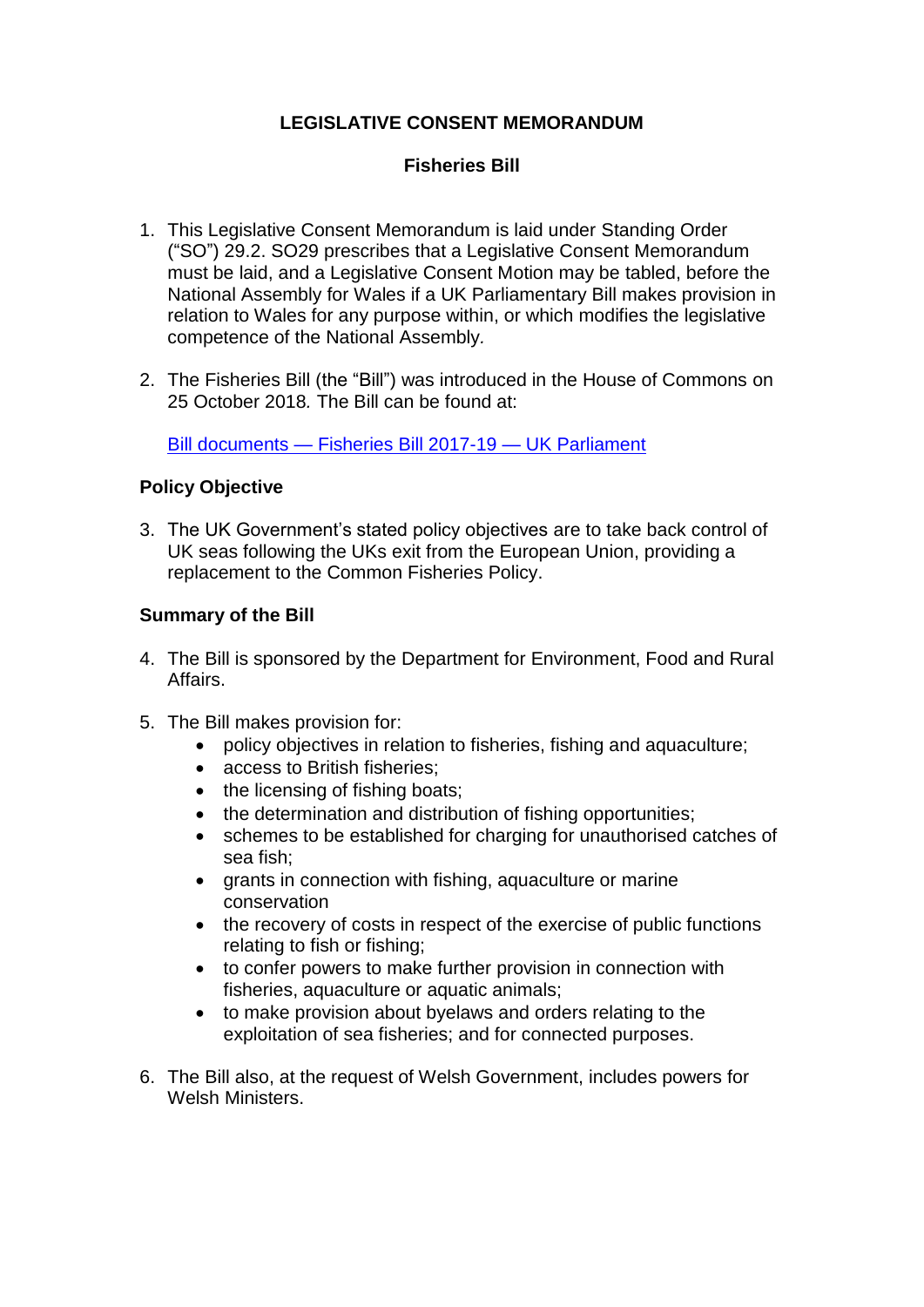## **Provisions in the Bill for which consent is required**

7. To the extent that the Clauses below apply in relation to Wales, they are within the Legislative Competence of the National Assembly for Wales.

### *Fisheries Objectives and fisheries statements*

- 8. Clause 1 defines a set of fisheries objectives which apply across the whole of the UK. These objectives include sustainability, precautionary approach, equal access for UK vessels in UK waters, and a discard objective.
- 9. Clause 2 defines the Joint Fisheries Statement (JFS), and defines the Welsh Ministers as a Fisheries Policy Authority for the purposes of the Bill.
- 10.Clause 3 requires the Fisheries Policy Authorities to act jointly in the preparation of a JFS, and introduces Schedule 1.
- 11.Schedule 1 Fisheries Statements: preparation and publication

Part 1 defines the procedure for the preparation and publication of a JFS. Part 1 paragraph 3(1)(b) specifies that the consultation draft must be laid before the appropriate legislature by each fisheries policy authority. Part 1 paragraph 3(4) specifies that where the fisheries policy authority is the Welsh Ministers, the appropriate legislature is the National Assembly for Wales. Part 1, paragraph 3(3) states that the fisheries policy authority must lay before the appropriate legislature a statement setting out a response to any resolution or recommendation in response to the consultation. Part 1 paragraph 4 makes provision for the publishing of the JFS.

- 12.Clause 4 allows for the JFS to be amended.
- 13.Clause 5 requires the first JFS to be published before the 1 January 2021 and reviewed at least every 6 years.
- 14.Clause 6 requires relevant national authorities, which includes Welsh Ministers for the purposes of the JFS, to exercise its functions in relation to fisheries, fishing or aquaculture in accordance with the JFS unless 'relevant considerations indicate otherwise' and, in which case, reasons for that departure must be stated.

#### *Access to British Fisheries*

- 15.Clause 7 removes the principle of equal access to European waters from the Common Fisheries Policy.
- 16.Clause 8 mandates that a foreign fishing vessel must not enter British fishery limits unless in possession of a valid UK fishing Licence or for a purpose recognised in international law or a treaty.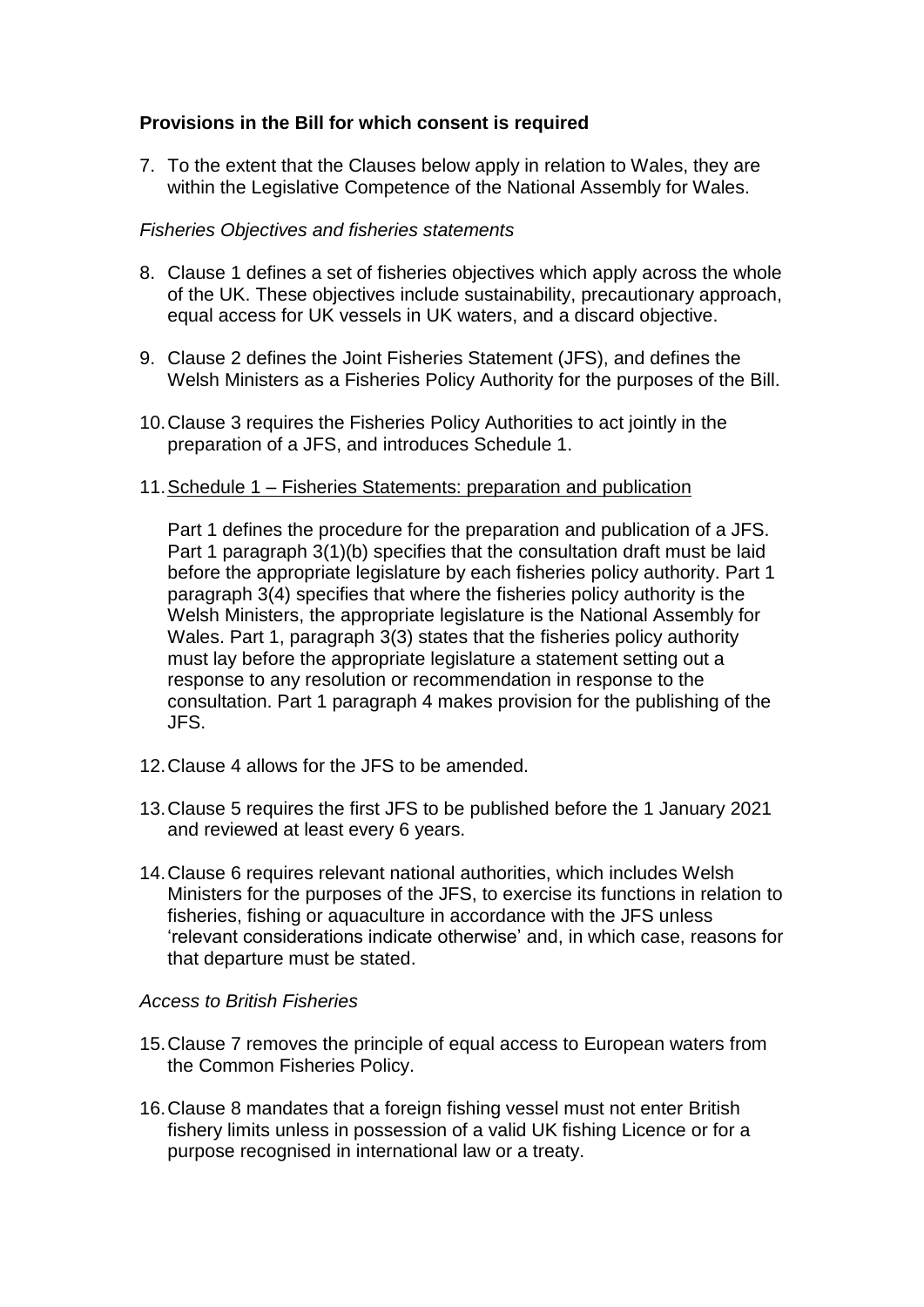### *Licensing of fishing boats*

- 17.Clause 9 provides fishing can only be undertaken by licensed British fishing boats subject to a number of exceptions to that general rule. Clause 9(3) gives the Secretary of State the power to amend this section by regulations, under affirmative procedure, with the consent of Welsh and Scottish Ministers and the Northern Ireland Department.
- 18.Clause 10 provides that it is a matter for each nation of the UK to license their own fishing vessels. For our purposes, clause 10 provides that the Welsh Ministers are able to grant a fishing licence in respect of a Welsh fishing vessel.
- 19.Clause 11 requires foreign fishing vessels to be licensed if fishing within British fishery limits and allows the Secretary of State to create, vary or amend exceptions in relation to that requirement, via regulations under the affirmative procedure, with the consent of Welsh and Scottish Ministers and the Northern Ireland Department.
- 20.Clause 12 provides powers for each nation of the UK to grant a license to a foreign fishing boats in relation to the relevant administrative area. For our purposes, clause 12 enables the Welsh Ministers to license foreign fishing vessels within Wales and the Welsh zone.
- 21.Clause 13 provides a definition of 'sea fishing licence' for the Act and introduces Schedule 2.
- 22.Schedule 2 Sea Fishing Licences: Further Provisions

Schedule 2 sets out a range of provisions relating to sea fishing licences, including the ability to attach conditions to a sea fishing licence, and the power to vary, suspend or revoke sea fishing licences and any conditions attached to the same from time to time. Paragraph 4 imposes a duty on each sea fish licensing authority to comply with requests from other such authorities in order to ensure consistency and enforceability. Paragraph 7 gives each national authority (which is defined as the Welsh Ministers in relation to the licensing of Welsh fishing boats or foreign fishing boats in Wales and the Welsh zone) the power to make regulations regarding the way in which the sea fish licensing authority (also the Welsh Ministers in relation to the matters stated above) may exercise their licensing functions. Unless those Regulations contain a provision reducing the amount of time a fishing boat may spend at sea (in which case an affirmative procedure applies), the negative procedure applies.

*Access and licensing: offences and consequential amendments* 

23.Clause 14 sets out the penalties for offences under the preceding clauses. Clause 15 applies offences under preceding clauses to bodies corporate.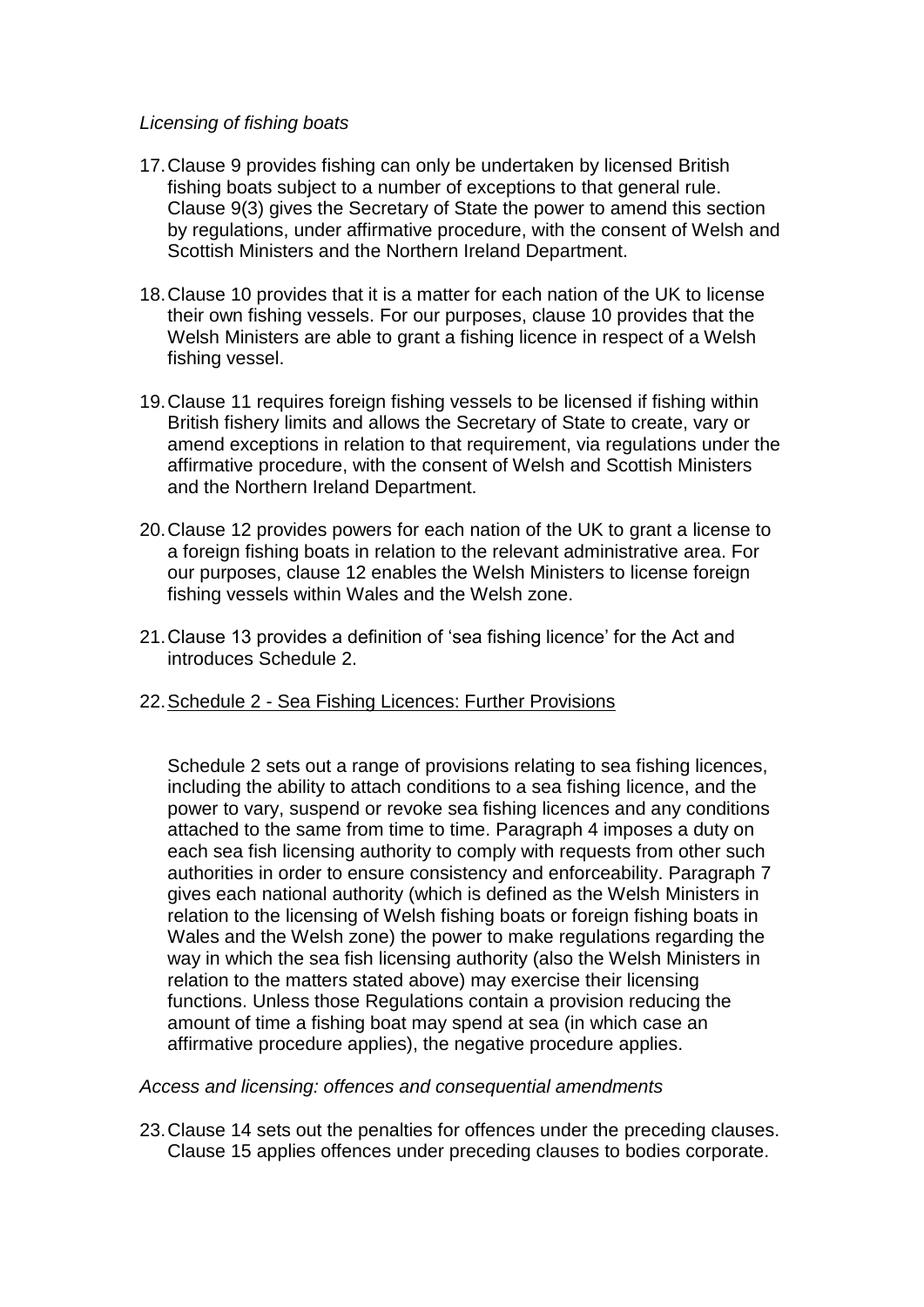Clause 16 sets the jurisdiction for these offences to be considered as if they had been committed in any part of the UK.

24.Clause 17 introduces Schedule 3 which contains the consequential amendments for the provisions contained within clause 7 to 16.

### *Fishing opportunities*

- 25.Clause 18 provides that the Secretary of State will set the total UK fishing opportunities (in terms of both the maximum quantity of sea fish and the maximum numbers of days that British fishing boats may spend at sea) only for the purposes of complying with international obligations to determine fishing opportunities in the UK. We are not content with the drafting of Clause 18 which provides broad powers for the Secretary of State to set UK quotas, which could as drafted apply to stocks which are wholly within the waters of one of the devolved administrations. Clause 18(8) allows the Secretary of State to make provision by regulations for determining the number of days a vessel is regarded to have spent at sea.
- 26.Clause 19 provides that a determination under clause 18 can only be made after consultation with Welsh and Scottish Ministers, Northern Ireland Department and the Marine Management Organisation (MMO).
- 27.Clause 20 revokes Article 16 of the Common Fisheries Policy Regulation and makes amendments to Article 17 of that Regulation which places duties on the Secretary of State and the MMO in relation to the distribution of fishing opportunities.
- 28.Clause 21 places a duty on relevant national authorities (which includes the Welsh Ministers), to exercise their fisheries functions so as to ensure that UK fishing opportunities are not exceeded.

#### *Grants and charges*

- 29.Clause 28 introduces Schedule 4 which confers powers on Welsh Ministers in relation to the creation of financial assistance schemes.
- 30.Schedule 4 Financial Assistance

Paragraph 1 of Schedule 4 provides the Welsh Ministers with powers to give financial assistance or to arrange for such assistance to be given to any person for certain purposes. These powers are available in relation to Wales or the Welsh zone or Welsh fishing boats. Such financial assistance must be given in accordance with a scheme established by regulations (subject to affirmative procedure) made by the Welsh Ministers. Paragraph 3 of Schedule 4 makes related consequential amendments.

31.Clause 30 amends the Fisheries Act 1981 to remove a reference to Member State.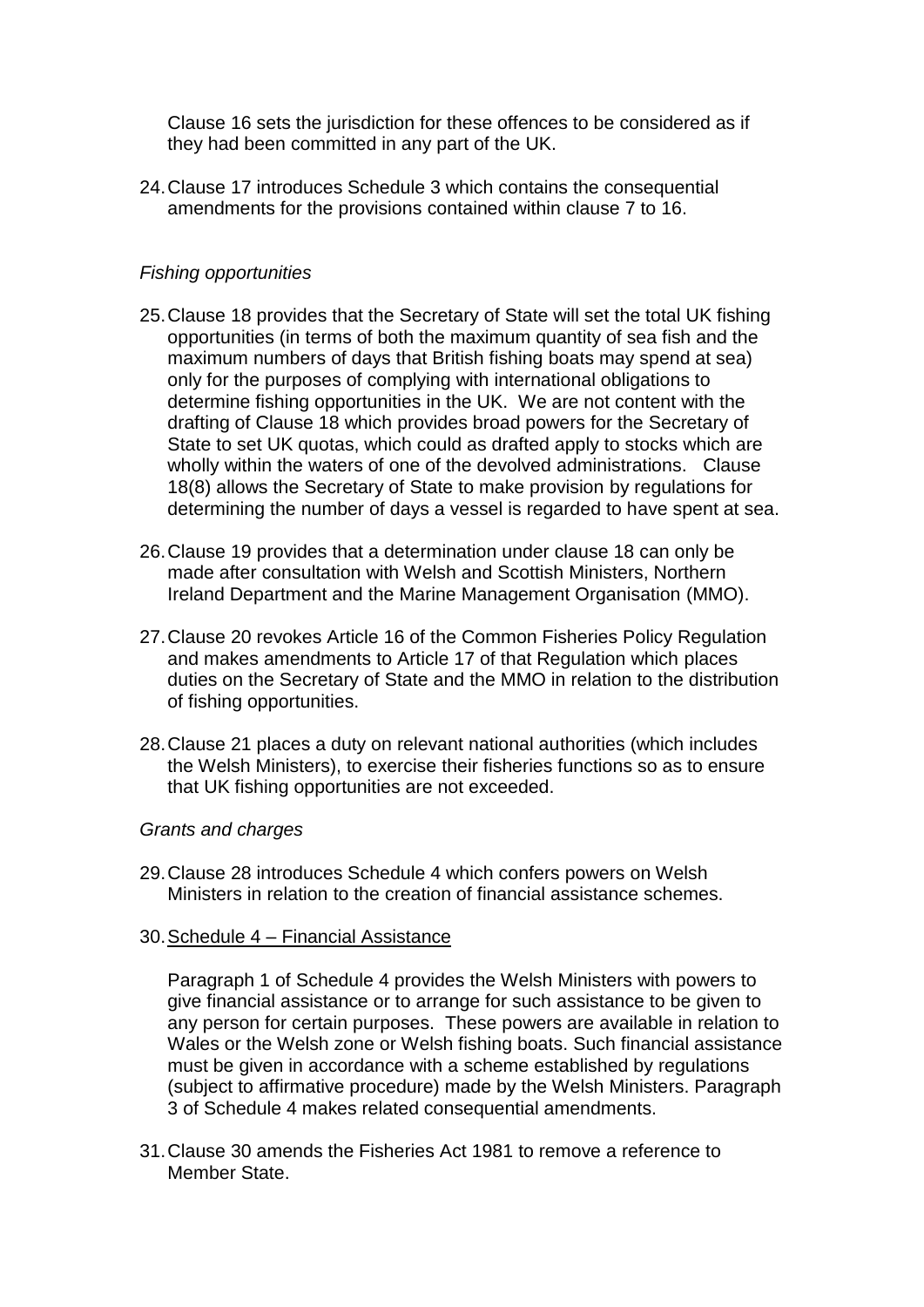### *Powers to make further provisions*

- 32.Clause 31 gives the Secretary of State the power to make certain provisions, in Regulations, regarding fisheries and aquaculture and clause 33 provides the Secretary of State with a Regulation making power in order to make provision regarding aquatic animal disease. Clause 34(3) provides that the Secretary of State cannot make those provisions where they would be within the Legislative Competence of the National Assembly for Wales, however, clause 35(2) provides that such provision can be included with the consent of the Welsh Ministers. The Welsh Ministers must be consulted before the Secretary of State makes any provision under clauses 31 or 33 in any event.
- 33.Clause 37 introduces Schedule 6 which provides Welsh Ministers with powers to make provision commensurate with clauses 31 and 33.

### 34.Schedule 6 – Powers to make further provision: Devolved Authorities

Paragraph 4 gives the Welsh Ministers the power, by Regulations, to make provision for the purposes of implementing an international obligation of the UK relating to fisheries, fishing or aquaculture or for conservation or fish industry purposes in relation to specified matters. Paragraph 6 gives the Welsh Ministers the power, by Regulations, to make provision about aquatic animal diseases. Paragraph 7(3) of Schedule 6 limits those Regulation making powers of the Welsh Ministers to making provisions which are within the Legislative Competence of the National Assembly for Wales. Paragraph 8 of Schedule 6 provides that unless those Regulations deal with certain matters (for example, amending primary legislation), they will be subject to negative resolution procedure. Where the circumstances specified at paragraph 8(2) exist, the Regulations are subject to the affirmative resolution procedure. Paragraph 8(1) of Schedule 6 requires that the Welsh Ministers consult with the Secretary of State, Scottish Ministers and Northern Ireland Department and other persons likely to be affected before making such Regulations.

35. Clause 38 introduces Schedule 7 which contains powers for the Welsh Ministers in relation to the exploitation of sea fisheries resources.

### 36.Schedule 7 – Powers relating to the exploitation of sea fisheries resources

Schedule 7 provides powers relating to the exploitation of sea fisheries resources by making a number of amendments to the Marine and Coastal Access Act 2009. Paragraph 12 of Schedule 7 inserts new sections 134A to 134C into the 2009 Act which provide the following powers for the Welsh Ministers.

Section 134A enables the Welsh Ministers to make Orders in relation to Wales for the purposes of conserving marine flora and fauna or marine habitats or types of marine habitats. Section 134B enables the Welsh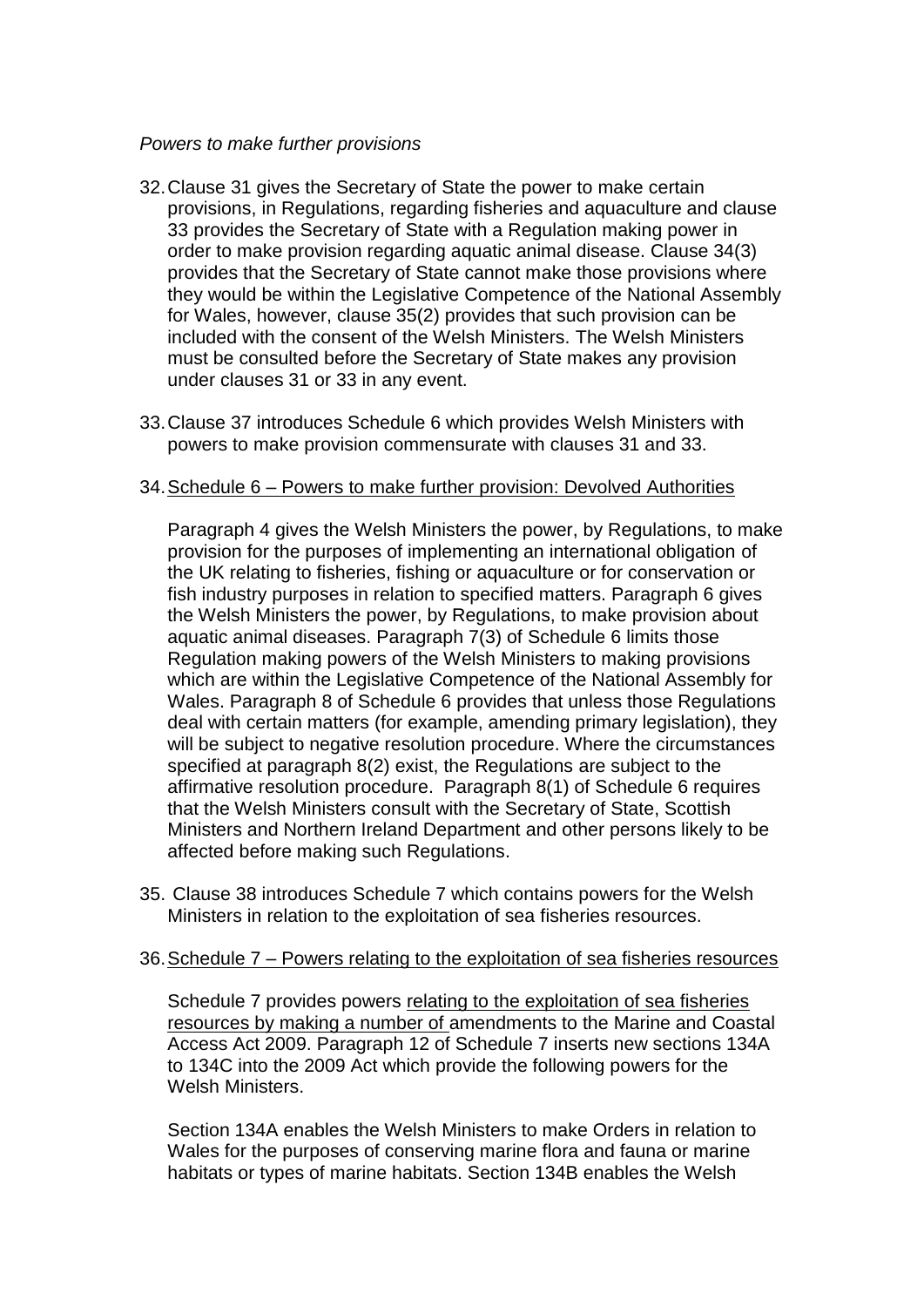Ministers to make Orders in relation to the Welsh offshore region (i.e. the area of the Welsh zone which lies beyond Wales) for the purposes of conserving marine flora and fauna or marine habitats or types of marine habitats or features or geological or geomorphological interest. Section 134C makes further provision regarding the matters that can be included in an Order under sections 134A or 134B

Paragraphs 13 of Schedule 7 inserts a new sub-section 135(1A) into the 2009 Act which requires the Welsh Ministers to consult with the MMO, the Scottish Ministers and the Northern Ireland Department and other persons likely to be affected before making an Order under the new section 134B. Paragraph 14 of Schedule 7 inserts a new sub-section 136(1A) into the 2009 Act which extends the section 136 power to make Interim Orders to the Welsh offshore region. Paragraphs 17 to 26 make further consequential amendments to the 2009 Act and the Water Resources Act 1991.

The powers of the Welsh Ministers to make legislation pursuant to the amendments made to the Marine and Coastal Access Act 2009 are subject to the negative resolution procedure by virtue of section 316(8) to that Act.

#### **Reasons for making these provisions for Wales in the Fisheries Bill**

- 37.The Fisheries Bill creates the primary legislative elements of the UK Framework for fisheries management and support post EU Exit. These provisions could only appropriately be applied through a UK Bill, providing a uniform set of powers, obligations and objectives.
- 38.With exit from the EU in March 2019 there is no time for a suitable legislative vehicle to pass through the Assembly. Any such Assembly Bill would also only be able to deal with the necessary administrative arrangements in relation to Wales and the proposed UK Fisheries Bill provides powers for the Welsh Ministers in relation to Wales, the Welsh zone and Welsh fishing boats beyond that zone as appropriate.
- 39.With the current devolution arrangements an Act of the Assembly would not be able to make all of the provisions necessary for the coherence of the Bill. This would leave us relying in part on the UK Fisheries Bill and in part on a Welsh fisheries Bill.
- 40.Welsh Government is generally supportive of the Bill as drafted, other than clause 18. However, there are also two areas which have not been sufficiently addressed. Firstly the Bill does not address our concerns regarding the National Assembly's Legislative Competence for fisheries matters beyond Wales. Welsh Government are seeking to bring the National Assembly's competence in line with the Welsh Ministers' executive competence, which would make the introduction of pan UK frameworks less complex moving forwards.